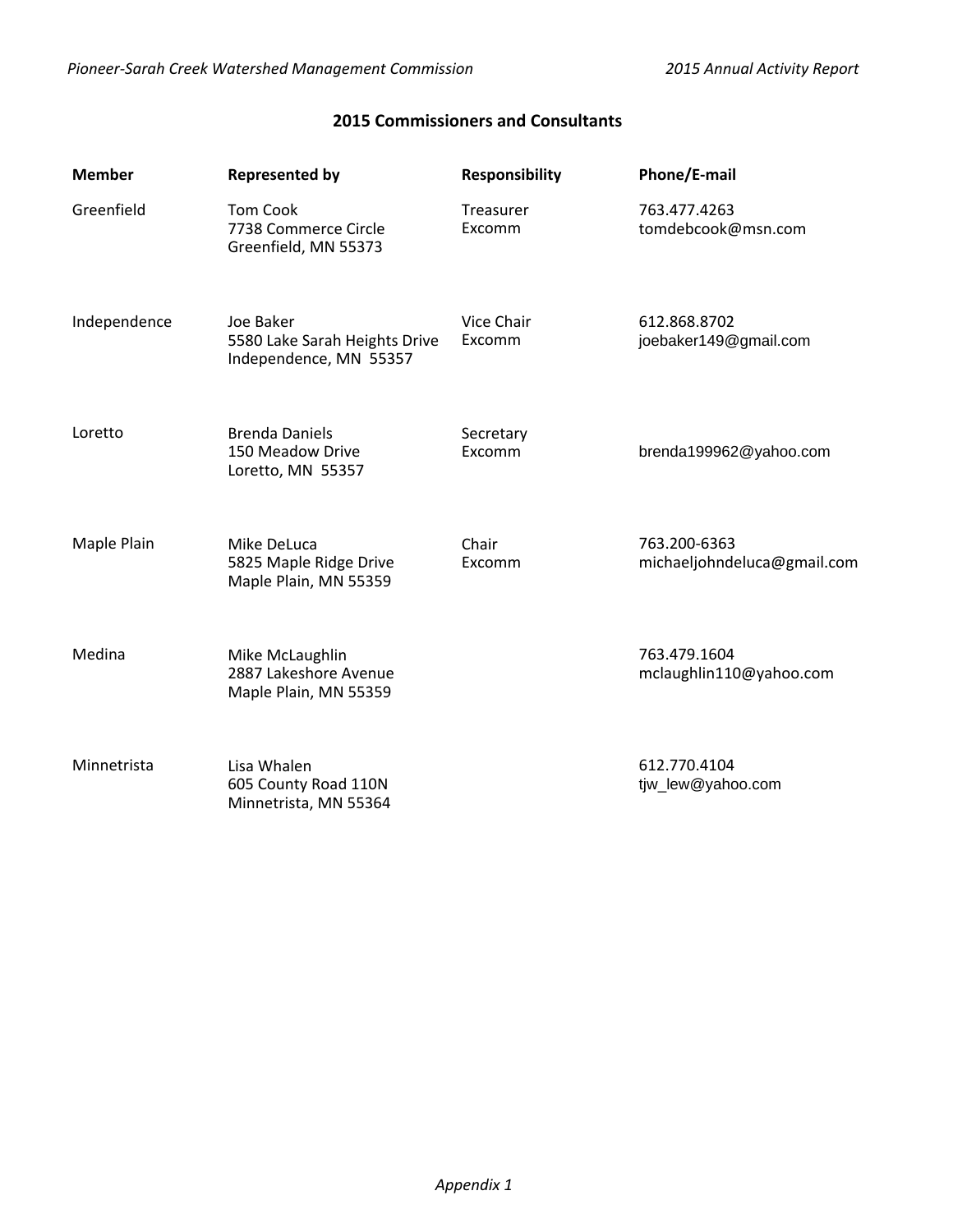## **2015 Commissioners and Consultants**

| <b>Service Provider</b><br>James Kujawa | <b>Address</b><br>Hennepin County Dept.<br>of Env. And Energy<br>417 North Fifth Street<br>Minneapolis, MN 55401 | <b>Services</b><br><b>Technical Advisor</b><br><b>TAC</b> | Phone/E-mail<br>612.348.7338<br>James.Kujawa@hennpin.us |
|-----------------------------------------|------------------------------------------------------------------------------------------------------------------|-----------------------------------------------------------|---------------------------------------------------------|
| Judie Anderson                          | <b>JASS</b><br>3235 Fernbrook Lane                                                                               | Administrator<br>Deputy Treasurer                         | 763.553.1144<br>judie@jass.biz                          |
| Amy LeMieux                             | Plymouth, MN 55447                                                                                               | Excomm, TAC                                               | amy@jass.biz                                            |
| Joel Jamnik                             | Campbell Knutson PA<br>1380 Corporate Center Curve<br>Eagan, MN 55121                                            | Legal Counsel                                             | 651.452.5000<br>jjamnik@ck-law.com                      |
| <b>Rich Brasch</b>                      | Three Rivers Park Dist.<br>12615 County Road 9<br>Plymouth, MN 55441                                             | <b>Water Quality</b><br><b>TAC</b>                        | 763.694.2061<br>rbrasch@threeriversparkdistrict.org     |
| Johnson & Co., Ltd.                     | 3255 Fernbrook Lane<br>Plymouth, MN 55447                                                                        | Auditor                                                   | 952.525.9500                                            |
| <b>SRF Consulting</b><br>Group, Inc.    | One Carlson Pkwy N<br>Suite 150<br>Minneapolis, MN 55447                                                         | Wetland monitoring<br>consultant                          | 763.475.0010                                            |
| Diane Spector                           | <b>Wenck Associates</b><br>1800 Pioneer Creek Center<br>Maple Plain, MN 55359                                    | <b>Third Generation Plan</b>                              | 763.479.4280<br>dspector@wenck.com                      |

Excomm = Executive Committee TAC = Technical Advisory Committee